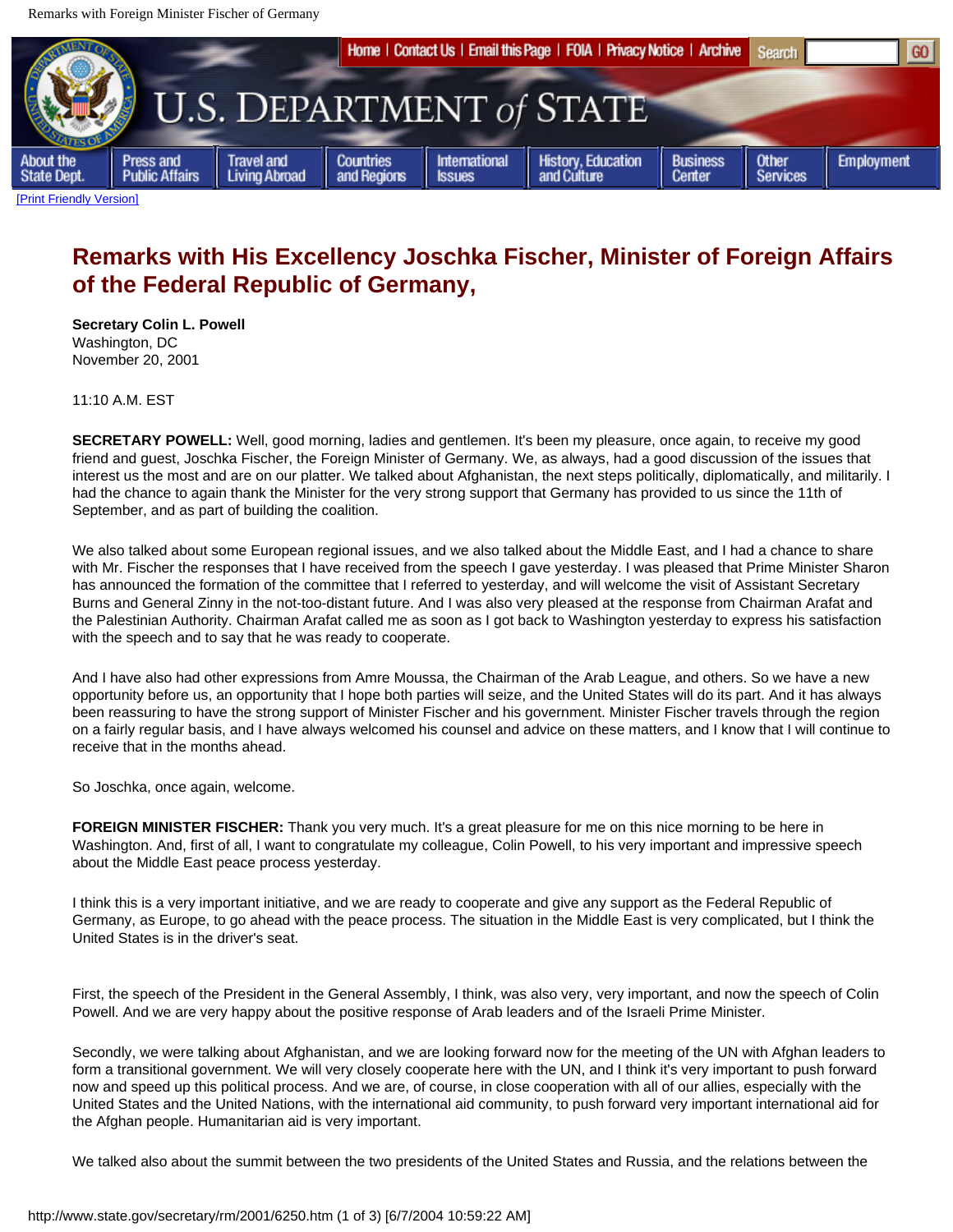Remarks with Foreign Minister Fischer of Germany

West and NATO and Russia. So it was all in all a very fruitful and successful discussion.

Thank you very much.

**QUESTION:** Minister Fischer, you said Germany will cooperate very closely. There is a report that you will host that meeting. Can you confirm that Germany is the site for the parties, the multi-party meeting?

**FOREIGN MINISTER FISCHER:** Yes, I can confirm that. Before the meeting with Colin, I had a phone call with Mr. Brahimi, and he informed me about the decision of the UN to have this meeting in Berlin, and we are very happy about that.

**QUESTION:** Mr. Powell, what do you think of the Israeli Government's decision to build permanent housing in Hebron after your call for an end to settlements yesterday?

**SECRETARY POWELL:** Well, we have always had a position that these settlements are a disturbing and destabilizing factor in our pursuit for a solution to the Middle East crisis. And the position I stated yesterday was a reaffirmation of the United States' position, and I hope, in due course, as we get into the Mitchell Committee Report, the two sides will deal with this issue once and for all.

You will recall that the Mitchell Committee Report requires the end of all settlement activity. Both sides have signed up to that report, and it is one of the confidence-building measures they will have to deal with once we get into the cease-fire and then out of the cease-fire and into the Mitchell Report, which will be the continuation, of course, of a state of non-belligerency.

**QUESTION:** Mr. Secretary, can you tell us what the US position is on seven days of quiet before confidence-building measures would be implemented?

**SECRETARY POWELL:** My only concern right now is to get the meetings going between the two committees, with General Zinny's assistance, and that will happen, and the two sides can then discuss the conditions and circumstances on which they move forward. So I don't really have to talk at this point to the seven-day issue.

**QUESTION:** Secretary Powell, this morning you mentioned in the opening of the reconstruction conference -- you mentioned setting up a steering committee and then an implementation committee. Why should people not look at this as just more committees being set up? What's actually going to come out of this meeting this morning?

And for Foreign Minister Fischer, what specifically does the German Government plan to do in terms of reconstruction, and also in terms of your hosting of this meeting next week?

**SECRETARY POWELL:** We thought it was important to get started on the reconstruction effort, and so we brought representatives of ministries from around the world to Washington to form a steering group to start to make plans with respect to what's going to be needed. It's not just another committee. Committees are how you bring people together, and then you pass the hat.

And you can be sure that this is a beginning of a process. There will be other meetings. The Japanese will be hosting meetings, and as we go down this process to more senior-level meetings, we will get concrete contributions in terms of money and other resources that will be needed by the Afghan people to rebuild their society.

**FOREIGN MINISTER FISCHER:** To answer your question, first of all, reconstruction is not an easy thing. It must be well organized. It's not only the declaration of a political will to reconstruct the country. We made the experience in the Balkans that it must be well organized. And by the way, now, we had the election in Kosovo, a very successful outcome. We had the change of the constitution in Macedonia, a very successful outcome. We had successes in the reconstruction.

So I think Balkans is a very good example that things must be well organized, and Germany is fully committed to that on the international level, but also on the bilateral level. The Chancellor announced that we are ready for a substantial contribution, and a sustainable contribution, not only in the short-term perspective. And I think this is our responsibility as an anti-terror coalition, that we are really in -- will help in a sustainable way the Afghan people.

And the second question is very easy. We are glad and honored to be the host for this meeting. And what we can do, we will contribute, but not here by public announcement, but with the close cooperation with Mr. Brahimi and the Afghan guests.

## **SECRETARY POWELL:** Thank you.